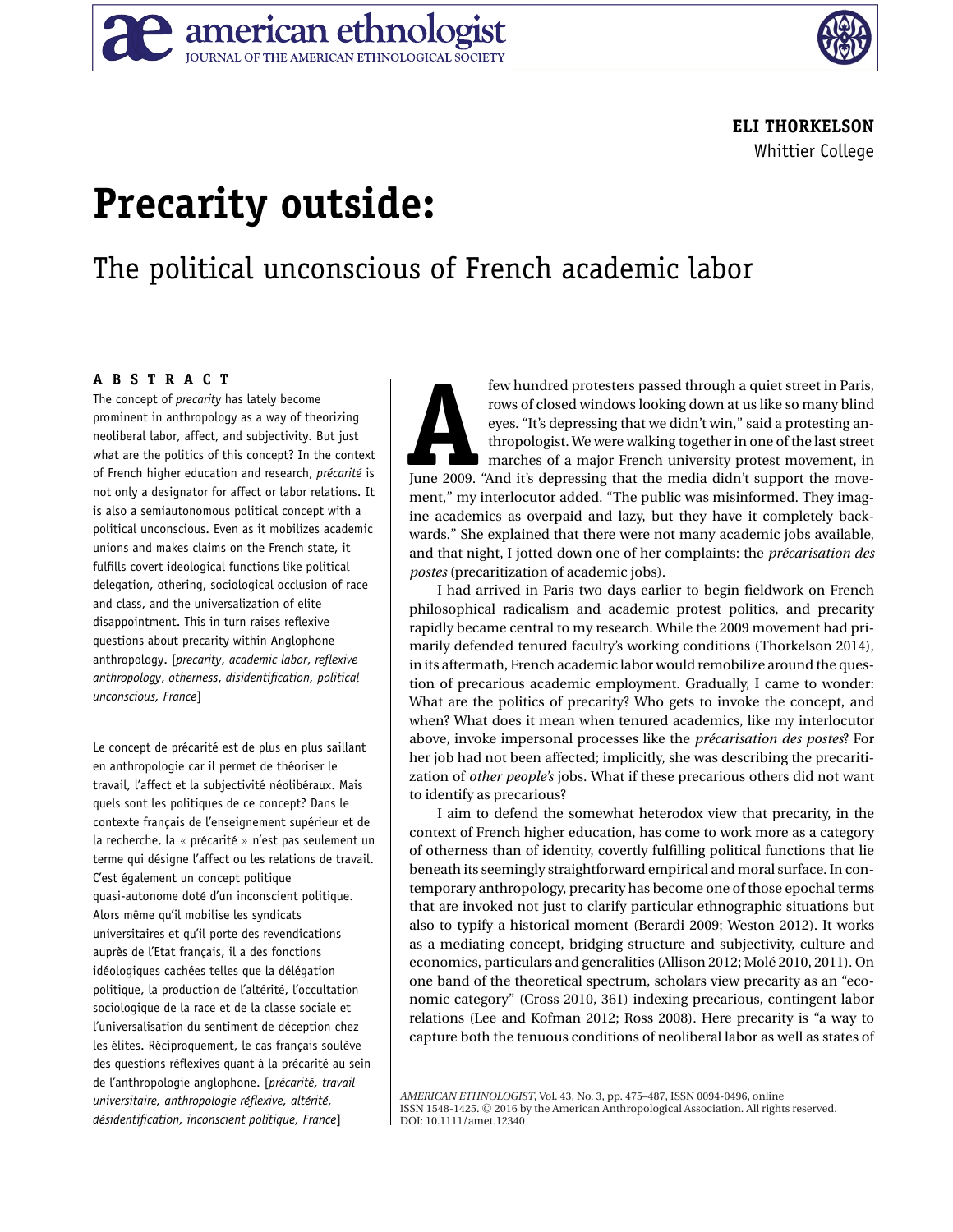anxiety, desperation, unbelonging, and risk experienced by temporary and irregularly employed workers" (Millar 2014, 34). For those attuned to a different theoretical frequency, precarity primarily indexes a set of affects and a historically specific phenomenology (Butler 2004; Ettlinger 2007). Here, it is an "existential state of unpredictability, of living without security" (Hundle 2012, 288) and a "shorthand for those of us documenting the multiple forms of nightmarish dispossession and injury that our age entails" (Muehlebach 2013, 298; cf. Muehlebach 2011; Muehlebach and Shoshan 2012).

Much of this Anglophone work has thus focused on specifying precarity's referent, aiming to clarify which things in the world the concept designates (cf. Armano and Murgia 2013, 487–89; Standing 2011, 7–18). The accompanying debates have provincialized "universalizing claims about precarity" (Muehlebach 2013, 298), sharpening our grasp of its empirical scope.<sup>1</sup> Yet to understand precarity, we must go beyond debates over its referent to examine the politics of its deployment in context. As Brett Neilson and Ned Rossiter observe, precarity as a "political concept" has had "difficulty in gaining traction" outside certain European cases (2008, 53), because it becomes politically legible only in societies that retain a "Fordist or Keynesian norm" of labor stability (55). But while their substantive point is sound, Neilson and Rossiter are so committed to a redemptive reading of precarity that they overlook what we might call, with Fredric Jameson (1981), the concept's political unconscious.2

A word here on method. Jameson did not view the political unconscious as a discrete object that we study directly, nor did he propose a standardized methodology based on crudely "psychoanalyzing" a social system. Investigating the "historicity of  $\ldots$  concepts and categories" (1981, 9), he sought to reflexively scrutinize the politics of our own interpretive systems. To investigate a political unconscious is thus to push at our interpretive horizons, asking what our categories mystify as well as what they bring into being. Accordingly, this study in no way rejects the extant scholarship on precarity. Far from bracketing precarity's referent, we will see plenty of precarious labor and affect in the French case. The claim, though, is that we should relativize our existing theories of precarity, treating them as ideological processes that do work in the world. Following Kathleen Stewart, we should examine precarity as an "emergent form," "stepping outside the cold comfort zone of recognizing only self-identical objects" just as we expect to find them (2012, 518). Thus, while French *précarité* does designate what we expect it to—a vulnerable kind of labor that is otherwise nameless—it also has more covert functions.

This raises a second methodological point. While many North American researchers deploy precarity analytically, here, by focusing on the discursive politics of a wide range of ethnographic and documentary moments (cf. Bowen 2007; Scott 2005), I investigate *précarité* empirically as a French cultural category. The English and French categories are genealogically related but institutionally rather distinct; the English *precarity* derives from European lexical predecessors like Italian *precarietà* and French *précarité*, which have become highly salient in their respective public cultures. In Italy, left-wing activists worked to mobilize the *precari* as "a newly recognizable class of subjects," even though, as Noelle Molé shows, precarity "sometimes didn't materialize as a way for subjects to define their positions" (2011, 42). In France, *précarité* has similarly become a major category of labor mobilization, albeit with a contested genealogy (Barbier 2005; Berlant 2011; Bresson 2007; Villeneuve 1984). In both cases, the nation-state remained the primary horizon of precarity-oriented labor organizing and political classification, despite radical attempts at internationalization, like EuroMayDay or Michael Hardt and Antonio Negri's theory of the "multitude" (Trott 2013).

One last methodological point. While English *precarity* is distinct from French *précarité*, this does not license any facile distinction between "precarity as an ethnographic concept" and "*précarité* as an ethnographic object." Our interlocutors, no less than ourselves, are both subjects and objects, just as precarity and *precarit ´ e´* are at once concepts and social phenomena. Indeed, precarity names not just an emerging ethnographic category but also an evolving reflexive moment in the anthropological field. Precarity is already central to North American anthropologists' own labor relations, as adjunct workforces grow along with pressures to find nonacademic careers. But as a crisis discourse on academic labor spreads in both the United States and Europe (Krauss et al. 2008; Muehlebach 2013; Reisz 2015), we cannot avoid scrutinizing the very categories that organize our collective perceptions. And inasmuch as precarity is becoming a common metonym for a crisis of academic labor and reproduction, we ought to ask what this sense of crisis may occlude, and whether precarity is indeed a viable platform for self-observation. As Janet Roitman notes in studying the crisis concept, "The point is to take note of the effects of the claim to crisis, and to take note of the effects of our very accession to that judgment" (2014, 68–69).

I will return to the question of whether, in taking precarity as an analytic category, we may have imported its political unconscious as well. But first let us see how *précarité* became a viable political concept in France; then we will examine how it has become a vehicle for four disavowed political functions: a labor of political delegation, an abjection of the Other, an occlusion of social class and race, and a universalization of elite disappointment.

#### **Becoming a political concept**

By 2009, precarious work was becoming a key political issue in French higher education. Despite quarrels over precarity's demographics (PECRES 2011, 141–45), the category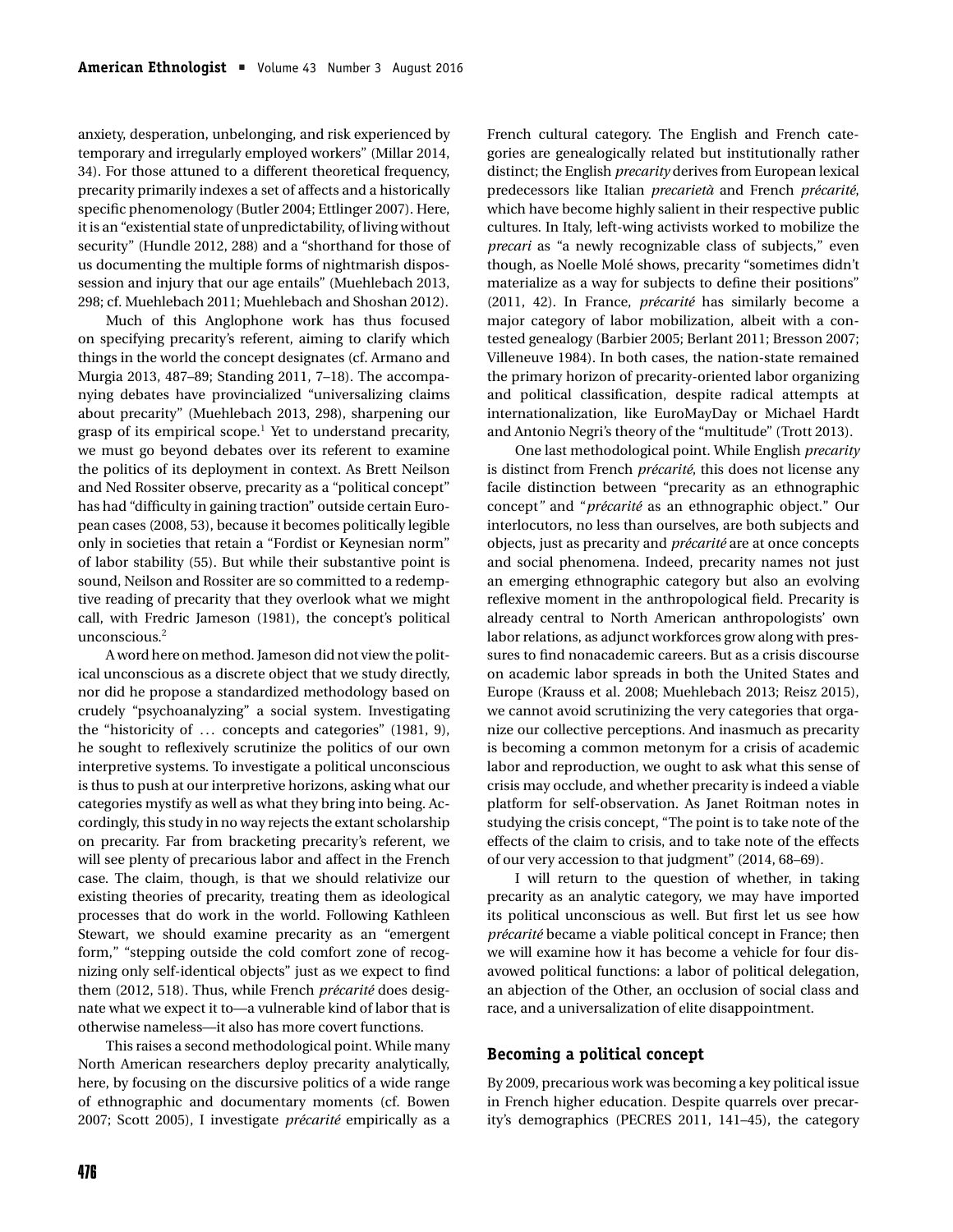successfully indexed a major dimension of institutional and economic reality in the French academy. According to one survey of self-identifying precarious workers (PECRES 2011, 71–72; preliminary results presented in Arnaud et al. 2010), the French higher education and research sector counted tens of thousands of precarious workers. While French public institutions were highly stratified and differentiated, precarious labor spread throughout the system. The resulting precarious population included everyone from graduate-student teachers to underemployed doctors working "for CV lines" to clerical and technical staff, lab workers, and librarians.

This survey of precarious workers was framed as a piece of "exploratory" militant research, and supported by a national coalition of academic unions. Its authors were a group of politically committed French scholars in sociology, geography, economy, gender studies, and social psychology, predominantly employed at the National Centers for Scientific Research (CNRS). Their study documented a population of precarious workers who were predominantly women (about 60 percent), concentrated in the social sciences and humanities. Contra stereotypes that precarity was for the young, about half of self-identified *precaires ´* (precarious workers) were more than 30 years old. A fifth made minimum wage or less, and women were paid especially poorly. Precarious workers faced practical challenges ranging from short-term contracts and periods of unemployment to a lack of workplace power, organizational representation, and social visibility. Precarious workplaces were full of improper pressures (to accept irregular pay, to work illegally, to work for free, not to complain, not to request unemployment benefits), even as they kept workers attached by exploiting their "passions" for their trade. Nevertheless, the uncertainty of continued employment forced the *precaires ´* to search, ceaselessly, for new work. As short-term, contractbased funding became more prevalent in the French public sector, the study's authors argued, precarity was becoming a labor norm, a "precarity horizon" (PECRES 2011, 57).

I have no quarrel with these empirical findings, which sum up many of precarious employment's undeniable problems in the French context. But note that to make precarity visible, it took a labor movement and a series of intermediate knowledge forms (like this major survey). This suggests the limits of Neilson and Rossiter's claim that "the emergence of precarity as an object of academic analysis corresponds with its decline as a political concept motivating social movement activity" (2008, 53). In the French university milieu, the very distinction between scholarly and political categories breaks down, since *précarité* was a hybrid category used by scholars who were themselves labor activists. The category, in turn, was never a given; it had to be constructed institutionally.

Historically, *précarité* emerged as a French political category around 1975, as French economic growth slowed,

the Gaullist period came to an end, and class lines within the public university solidified. *Précarité* began life as a category of welfare state sociology. Sociologists and state demographers used it to classify the "life experience" of poor families, trying to retheorize poverty as a multidimensional social process (De Peretti 2005, 15). By 1984, the sociologist André Villeneuve noted its "current vogue," "as much in official reports as in the press" (1984, 93). Later in the 1980s, however, *précarité's* significance shifted, becoming predominantly a category of labor relations that designated precarious employment (e.g., Chauvin 2010). In the mid to late 1990s, its referent became even more generalized, shifting to designate "the general destabilization of society" (Barbier 2005, 356). The mid-1990s also saw thousands of precarious jobs created in the French university system, as the Ministry of Education failed to increase tenured jobs in proportion to enrollment growth (Soulie´ 1996, 59). Precarity was, however, not yet a dominant category of political mobilization in higher education. In 1996–98, precarious academic workers organized through a National Coordination of the Non-tenured, while a shortlived National Coordination of the Precarious in Education would emerge only in 2006.

Meanwhile in other sectors, the category of *précarité* became dominant through a series of historical accidents. In the 1990s, militant left networks like AC! (2002; cf. Casa-Cortés 2014, 208–9) invoked *précarité* to organize the *chômeurs* (unemployed). In 2003, veterans of these movements of *les sans* (the unemployed, homeless, or undocumented), informed by Negri's workerist Marxism, would go on to organize the Précaires associés de Paris (Associated *Précaires* of Paris or PAP). As Jérémy Sinigaglia (2005, 4) has shown, a "misunderstanding" later that year brought these organizers into alliance with French *intermittents du spectacle* (show-business workers), whose struggle against new labor regulations made the critique of generalized *précarité* into a major rallying cry. Precarity worked as a mobilizing "label" (Sinigaglia 2007, 39–40), bringing together a heterogeneous set of show-business trades. But antiprecarity organizing, Sinigaglia explains, was not always successful. While some *intermittents* came to identify strongly with the critique of precarity, others viewed the PAP as a "parasitical political movement," pushed by professional activists who co-opted their cause. "I didn't relate to it anymore," said one *intermittent* after the advocates of precarity became dominant in their circles (50).

Nevertheless, the precarity cause, centered on the Île-de-France Coordination of Intermittents and Précaires (CIP-IDF), continued to form links with other social movements. In 2003–4, the CIP-IDF supported French research workers who were protesting funding cuts and hiring problems. In 2005, a nationwide student movement arose against precarious contract work (Geay 2009), and in 2008, activists organized the Collective for the Abolition of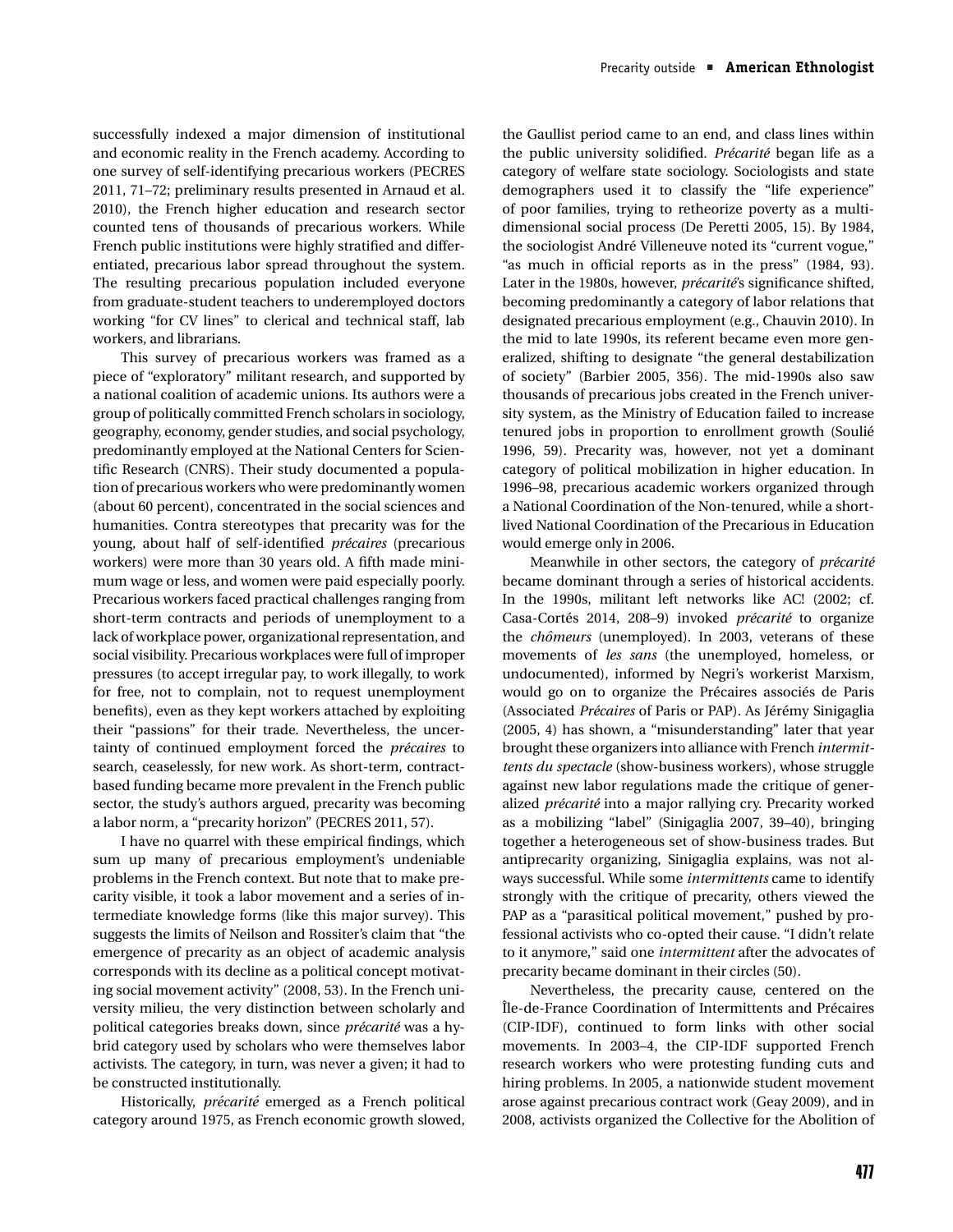Precarity in Higher Education, Research, and Elsewhere (Collectif PAPERA). During university protests in 2009, we saw, politically engaged academics were commonly criticizing *précarité*. The category was a success: but for whom?

## **Precarity, delegation, and collective bargaining**

Precarity grew as the French state sought to liberalize its public services, which traditionally had formed a centralized apparatus with broadly social-democratic ideals. After 1945, the French state funded a massive expansion of public universities, which brought new populations of middle- and working-class students into higher education. This was the corollary of social and economic evolution during the postwar boom years, as growing numbers of people entered primary and secondary education, trades and administrative jobs were credentialized, manual labor slowly declined, and white-collar and service work rapidly expanded (Duru-Bellat and Kieffer 2001, 195; Seys 1996). The public university system developed a highly statist academic labor movement, licensed to bargain directly with the state apparatus. In the post-1960s era, most permanent staff in teaching, research, and administration were tenured civil servants, and public universities were governed mainly at the national level, leaving little scope for local collective bargaining (Musselin 2004). The sector was never uniform, of course: the public university system coexisted with a series of specialized, elite public educational institutions termed *grandes* écoles, a prominent set of nonuniversity public research institutes (notably the CNRS), and a growing private sector (Bourdieu 1996). But a series of accredited public-sector unions, such as the Syndicat national de l'enseignement supérieur (SNESup) for public university faculty and the Syndicat national des chercheurs scientifiques for public-sector researchers, nevertheless banded together, at times, into a union coalition called the Intersyndicale.

Precarity became a major issue for the Intersyndicale in the course of its struggles against public-sector liberalization (Brisset 2009). Short-term contract work had long existed in French higher education and research (PECRES 2011, 20–27), traditionally getting framed as merely a way of "filling the gaps" in the permanent workforce. Contract work came to seem like a structural shift—a "precarity horizon"—as public funding became increasingly contractualized in the 1990s and 2000s (Musselin 2004). Yet the image of a stable, uniform civil service remained politically normative. The increasing recourse to contract work thus constituted an ideological problem, arousing critique from politicians and labor organizers alike. In 1996 and 2001, new legislation (termed the Perben and Sapin plans) sought to grant civil-servant status to government contract workers, building on numerous similar plans dating as far back as  $1946.<sup>3</sup>$ 

Academic unions continually objected, however, that these plans had failed to stamp out precarity. In 2002, the SNESup complained that university staff members were generally underpaid; that universities were threatened by "competition" and "liberalization"; and that precarity was "taking forms that are unacceptable and harmful to the public service" (SNESup 2002). In 2004, a coalition of university unions denounced "massive and destructive *précarisation*" (Intersyndicale 2004); the next year, the SNE-Sup called the Sapin plan an "admitted failure" (SNESup 2005). There were constant critiques of the government's failure to hire in sufficient numbers, along with demands for tens of thousands of new university posts. In 2007, as the administration of President Nicolas Sarkozy tried to "autonomize" the public university system (Vinokur 2008), it began to decentralize the management of university "human resources." Unions, in response, attacked what they termed the "dismantling of the public service," and the whole period was rife with campus protest, particularly in 2003, 2006, 2007, and 2009.

After the 2009 campus protest movement ended inconclusively (Thorkelson 2014), mass mobilization became more difficult, and the union opposition switched to more discursive strategies. The 2010 precarity survey provided the unions with more substantial documentation of precarious work's scope and character, and the ensuing report (Arnaud et al. 2010) succeeded in drawing attention to the precarity question. In March 2011, the Ministry of Public Services signed an agreement to reduce public-sector precarity by transforming long-term contract workers into civil servants (a process called *titularisation*). And in March 2012, the French legislature would pass the Loi Sauvadet, which implemented *titularisation* for all contract workers with six years of service.

Precarious university work was, however, far from eliminated by this new policy, and academic unions remained highly critical of state policy. They pointed out that no additional funds were attached to the new law; tenure for contract workers would come at the expense of new hires. By the government's own estimates, the unions stressed, only 5.6 percent of 891,000 public-sector contract workers were eligible for *titularisation*. And even after the Socialist Party victory in the 2012 elections, critics like Alain Trautmann (2013) argued that the Sauvadet law created no-win situations, as contracts went unrenewed to avoid hitting the sixyear threshold.

This brief policy history suggests two provisional conclusions. First, *précarité* in this context was less an assemblage of atmospheres or affects than a legitimate, objectified category of political critique, effectively accredited by the French state to appear in political discourse. Second, the rallying cry over precarity was not necessarily led by the precarious staff themselves. Often the most visible voices were those of union representatives and militant delegates,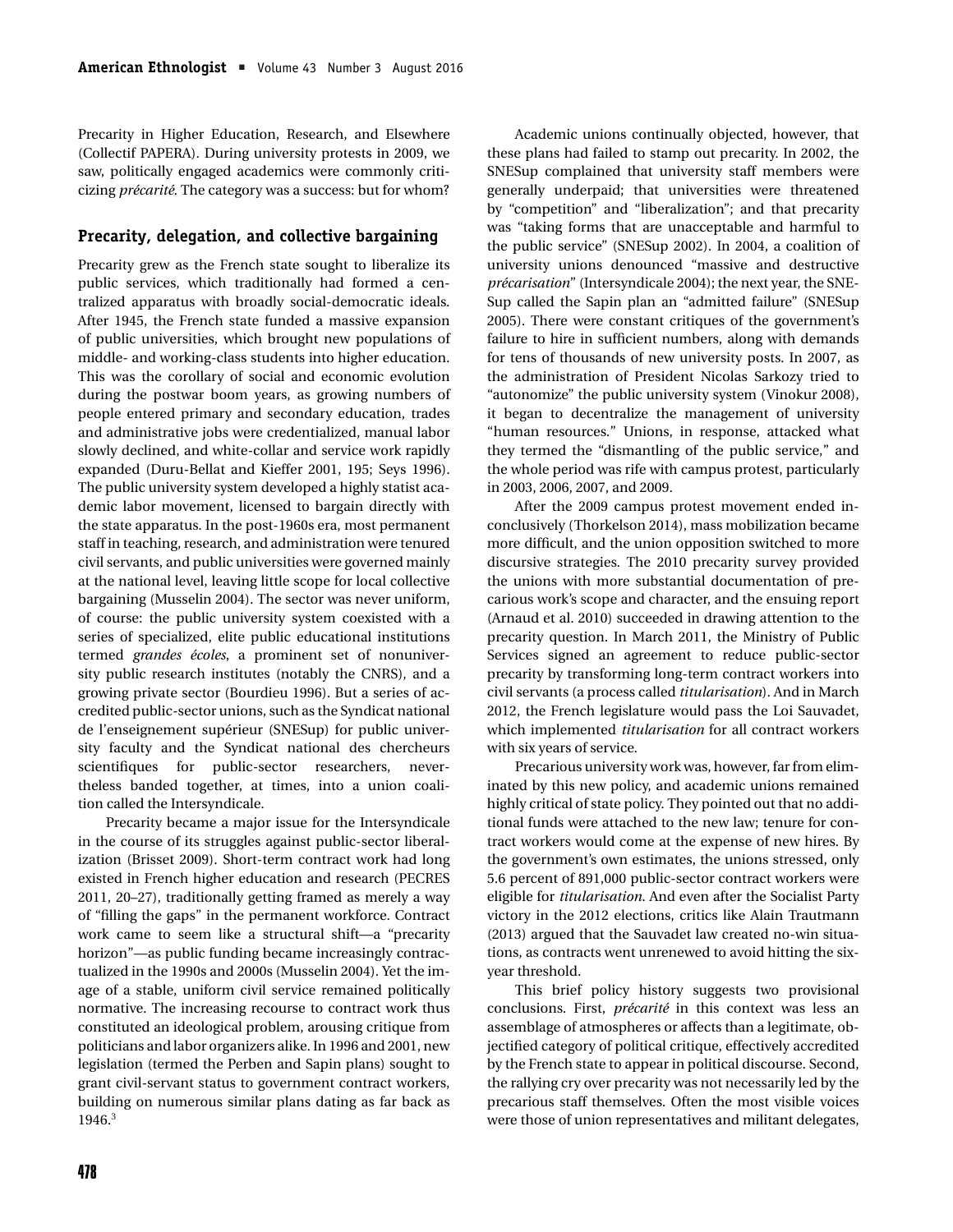emerging largely from the ranks of the tenured. In this sense, *précarité* qua political category served a function less of subjective positioning than of identity delegation.<sup>4</sup> The recourse to *précarité*, as a category of political critique, thus served to license the French labor movement to speak on behalf of others. But how did this delegation work in practice?

#### **Precarity as othering**

In February 2010, precarity survey in hand, the Intersyndicale organized a major event in central Paris to press its case. Titled "Four Hours against Precarity," it was held in an auditorium at the National Centers for Scientific Research. The room was plush, the audience's chairs were padded bright red, and the floor had a soft carpet, housing the critique of precarity in an environment of visible comfort. After speakers summarized the results of the precarity study, the program turned to individual testimonials of precarious experience, and finally, at the end of the afternoon, a long line of union leaders, all male, appeared on the rostrum to make a joint press declaration, which read in part,

The academic unions and associations call on all academic staff to take stock of the results of the precarity study, and to meet in their workplaces to spread the word about this scandalous situation. Together, we will commit ourselves to collective actions which, this spring 2010, will bring the precarious out of their state of invisibility and inaugurate a fight for stable employment. (Intersyndicale 2010)

Journalists listened to this declaration, as did the state apparatus, for it was a moment of political ritual that drew on normative incantations of political action. "We call on all the forces of our unions and associations" to work against precarity, the unions declared. These "forces" worked, semiotically speaking, by anchoring a political performance in a ritually appropriate set of institutional conditions. At the foot of the afternoon's press release, the combined names of 19 signatory organizations indicated that it was a legitimate product of a collective of collectives. This activist collective set itself against the impersonal, modernizing state rationality that the Sarkozy government usually invoked in its discourses. Mixing technical detail, moral condemnation, and collective exhortation, the declaration created a sense of moral urgency and political agency.

Yet certain tensions appeared in the declaration's voicing:

It is everyone's responsibility to help the precarious out of their state of invisibility, and without the active solidarity of the *titulaires* [tenured staff] their struggle will only be harder. We call on all our tenured colleagues to stop the discriminations that still exist in too many workplaces; for it is also by changing our own behavior that we can deal a final blow to all the forms of deprecation inflicted on our precarious colleagues. It is by improving their working conditions and by defending them in front of management that we can improve working conditions for all.

This speech was not quite written from the perspective of precarious workers themselves. Even as it made claims on "we," on "everyone," on our "precarious" and "tenured colleagues" alike, it eventually referred to the *precaires ´* in the third person, tacitly opposing "their" working conditions to "our" own behavior. We saw above how *précarité* was as much a category of political delegation as of political identity. But in this unmarked shift to the third person, in the staging of a group of powerful labor leaders on the stage of a plush auditorium, we see the subtle operation of *othering* that gave the category of precarity its critical force in this context. If, in France, *précarité* figured above all as a rupture in the normative frame of stable employment, then it followed that precarious work was something to be *abolished*, named only to be destroyed, invoked to arouse moral indignation. By the union logic, to be precarious was to be abject, to be a symptom of deeper political evils.

Consequently, *précarité* very seldom displayed "reclamation" politics of the sort that North Americans associate with recuperated slurs like *queer*. To recuperate precarity would be more like recuperating exploitation or domination than queerness or blackness. Although precarity was a category of critical disparagement, it was never a normative term used to eternalize domination of an essentialized group, unlike *women* or*les indigenes `* in Simone de Beauvoir or Frantz Fanon's famous Hegelian analyses. Instead, precarity was an always already critical category, a category formulated (largely by the Left) only to be overcome. It picked out a patently heterogeneous population, aiming to critique a social condition instead of a dehumanized species.

As such, *précarité* fused together a desire to emancipate and a potential to stigmatize. A minority of French cultureindustry radicals, generally outside the academy, did embrace precarity outright. "We lay claim to precarity, an integral part of life and artistic practice," said one manifesto circulated by the CIP-IDF (Groupe Ursule  $2014$ ).<sup>5</sup> But this was an exceptionally rare position; an abolitionist stance was much more common. While some activist groups, such as the Collective for the Abolition of Precarity in Higher Education, Research, and Beyond, did identify collectively as precarious, this was precisely to demand an "end to precarity" (Collectif PAPERA 2008). And during my fieldwork, these collectives had comparatively little political influence, compared to the accredited Intersyndicale.

Given that even most activists framed precarity as a scandalous condition to be abolished, or even perceived as an outside political agenda, it is scarcely surprising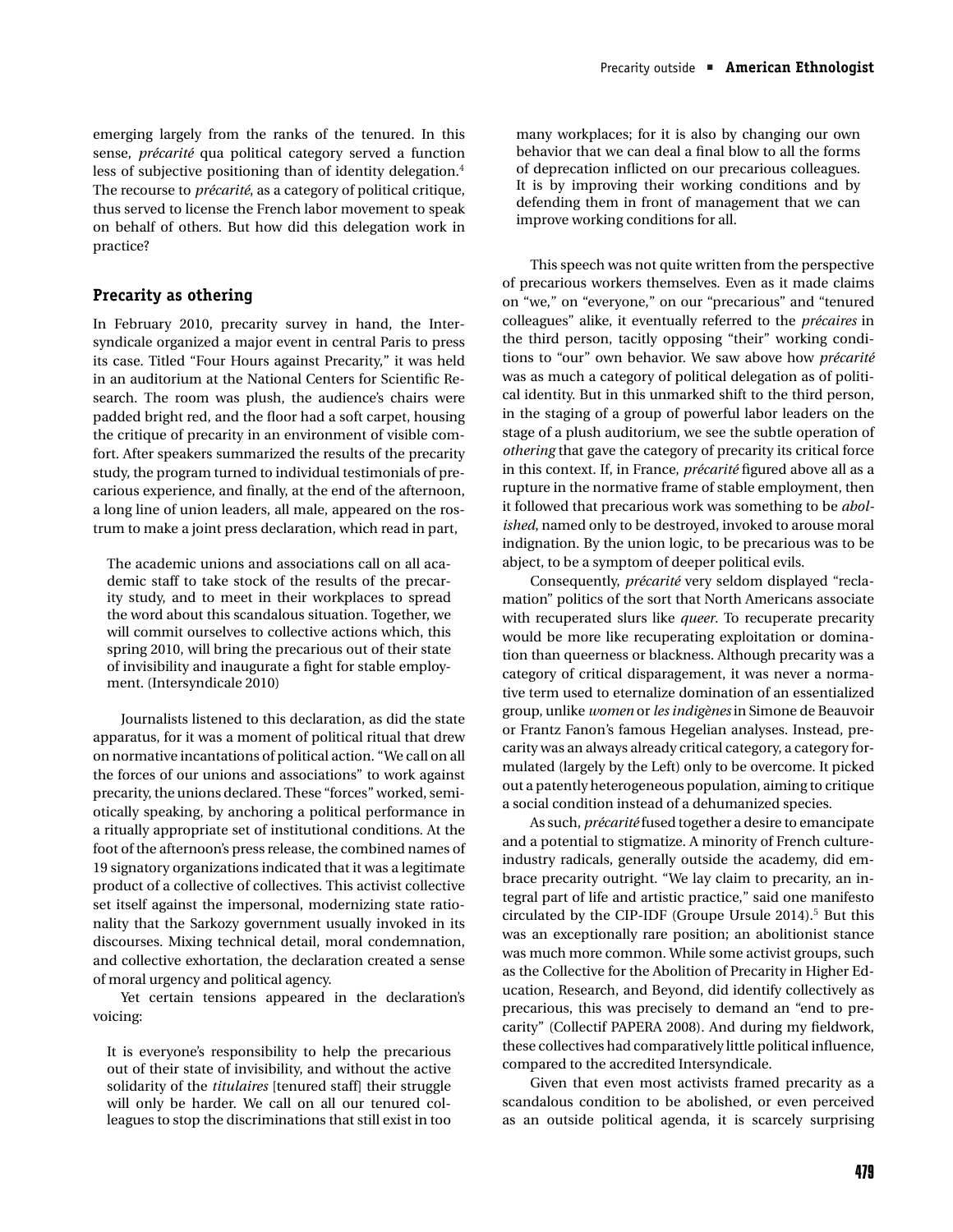that workers rarely identified personally as precarious. While Molé reports that, in Italy, it was common to hear the first-person utterance "sono un precario" or "I am precarious" (2010, 38), during my French fieldwork, university workers seldom made such direct statements.<sup>6</sup> Instead, they referred to precarity obliquely, holding the category at a careful distance. Consider one worker's testimonial from the union event:

Moderator: We have all been precarious at one time or another, perhaps not all but many of us. We have picked a few people who represent the different categories [of precarious work] we presented a moment ago, with all their complications. Our precarious colleagues aren't here to cry over their lot. [ . . . ] Do you want to introduce yourself?

Aurélie Legrand: Aurélie Legrand, I'm 33 years old, I'm at the master's level in my studies, with a decade of professional experience in the private sector.<sup>7</sup> It's been a little more than a year that I've been a contract worker at the university, and so I'm part of what they call the precarious workers of higher education. So I work on a term contract [CDD] as a research technician in a social science lab at the university.

Even at an event dedicated to critiquing precarity, Legrand's identification as precarious was itself tentative, almost uncertain. She never said, "I am precarious." Instead she said, "I'm part of what they call the precarious workers of higher education," as if signaling that she only provisionally identified with that category, which came from outside, wielded by a nebulous "they." Moreover, Legrand never aligned herself directly with the union critique of precarity. Instead, she explained, precarious contract work in higher education had been a step forward for her:

I can confess that it was a little bit hard for me to accept this post, even though it represented a good opportunity for me at the time. It was hard to accept because they were offering very short-term contracts. So, I had an interview in December, and they offered me a CDD from the beginning of January 2009 to May 1, 2009, that is a four-month contract, because the permanent occupant of the job, who left on May 1 of the year before, could come back to their post on May 1 the year after. So I had to leave the region where I was coming from because [...] anyway it was for this four-month contract.

Finally, I accepted this offer, and the permanent occupant didn't take the job back on May 1 in 2009, so they had me sign a second short-term contract from May 1 to June 30. A two-month contract. It had a gap of two months built in for the summer. So honestly it was a situation that wasn't comfortable at all. But finally, when they brought me in to sign this second short-term contract, they realized it was a category-A [supervisory] job, so there wouldn't be a break in the contract. So they extended the contract to August 31,  $2009.$  And  $[...]$  so during that summer, sometime around mid-July, I got a letter from the university's Human Resources indicating that I was summoned on September 1, in the early morning, to sign a new contract. This time, from September 1 until August 31—so a year-long contract. So I was brought in to sign this new contract, and things more or less worked out for me, because that was the end of the story of these two-month summer interruptions.

Here Legrand's personal experience was getting put to work for a cause, getting recontextualized as political argument. After her minimalist biography, she narrated the series of short-term contracts that culminated in her more "comfortable" yearlong contract. And yet this narrative already escaped the moral terms of union discourse, since it was a narrative not of simple exploitation but of her own agency as a worker. For Legrand, precarity appeared less as an ideological *horizon* than as a *practical space*, one that elicited moral condemnation even as it offered strategic opportunities. By detailing her calculations, options, and decisions about whether a "good opportunity" outweighed the downsides, she staged her own purposive rationality, making her precarious employment appear to have a happy ending: "things more or less worked out."

Yet she continued,

I was pretty much astonished by the way they had us sign the contracts in human resources. We were brought in collectively, all the contract workers summoned on September 1. They had us in a room that maybe was about the same as this auditorium. There was no real group introduction, everyone waited in their own corner, and finally two people came in with the contracts. The group was divided in two, maybe from the letter A to the letter L on one side and the rest on the other, and everyone lined up to sign their contract. So you didn't have the time to really read all the conditions in the contract; you signed, and if you had questions it was pretty hard to ask them, to have any personal discussion of your work contract.

Yes, I found out that I was pretty privileged after all. I realized that among the contract workers of my university, well, this contract starting September 1 was what I was expecting, a contract for the same job for the whole year. On the other hand, I heard other people around me who were summoned by e-mail, who were brought in on September 1 to sign a contract that was only 10 months long. Eventually, when they got to the table, and they got to read their contracts, they found out that they were only getting hired for three months at one site and then for four months at some other university site, which they weren't expecting at all. Others found out that they had an initial contract one month long and after that they weren't getting any guarantees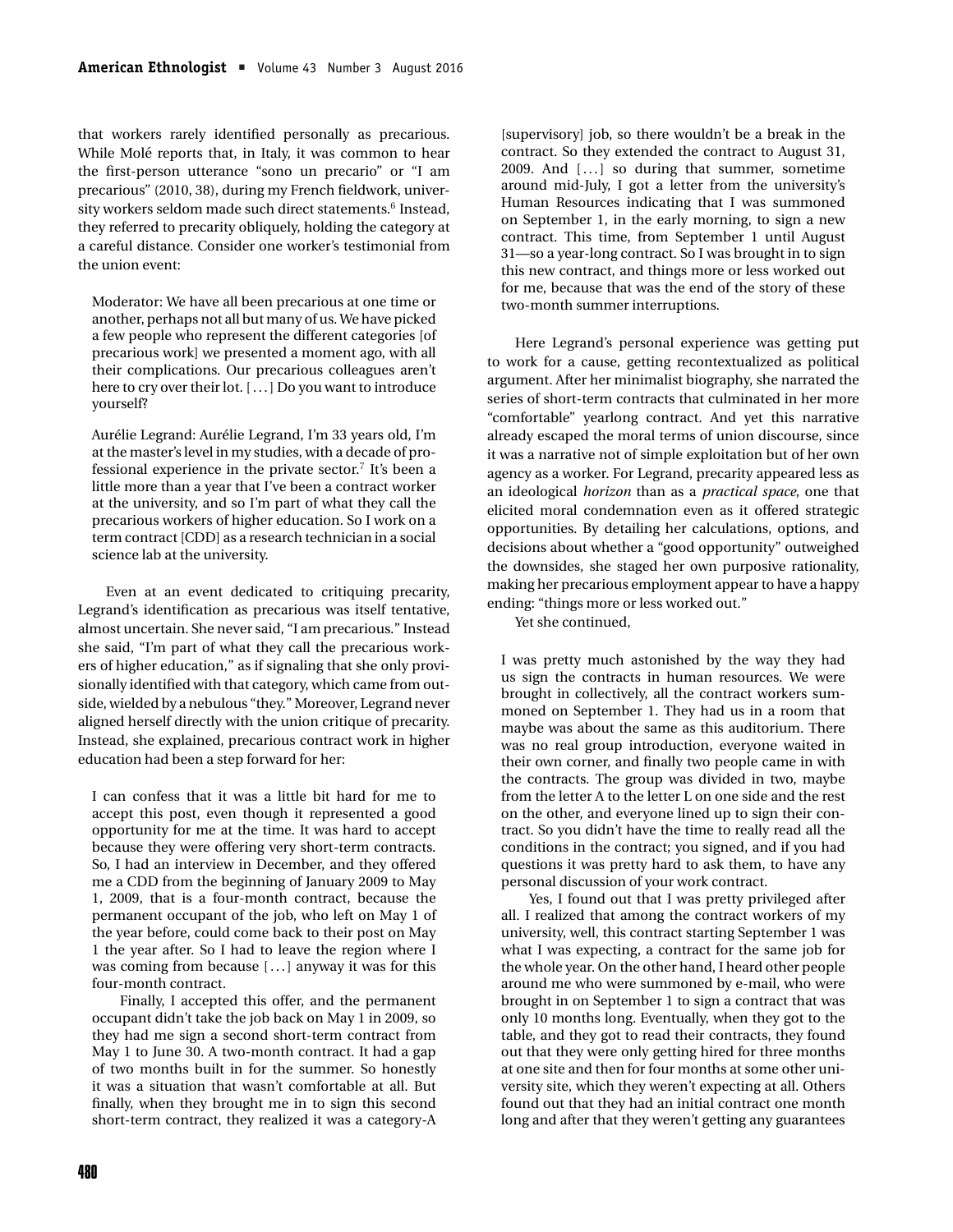of further work. So I saw some people refuse to sign these contracts and leave.

Thus Legrand formulated a more specific, limited objection: not to precarity as such, but to *particular dehumanizing practices* used to manage contract workers. The critique was implicitly organized by a contrast between two forms of discomfort, the tolerable and the scandalous. Certain aspects of Legrand's work, like the brevity of the contracts, were "a little bit hard to accept," yet nonetheless known and understood. But others, like the way that all the contract workers were herded together in an auditorium, were "pretty much astonishing," affronting one's dignity. In the scene of contract signing she described, people got offered contracts that were multiply abject—materially bad because they were very short, epistemologically bad because they came without guarantees, and strategically bad because they forced people to sign immediately or leave, offering no time to think or negotiate.

Ironically, this alienating auditorium taught Legrand that she was "pretty privileged after all." Placing herself squarely in the zone of tolerable discomfort, she cast the most scandalous practices as things she had witnessed rather than endured. Thus, within the scope of the union coalition's "Four Hours against Precarity," Legrand managed to strategically reshape the frame that had been imposed on her. Rather than giving a victim's testimony of the indignities of precarious employment, she repositioned herself among the "privileged" and cast the true zone of injustice as something that happened only to her nameless colleagues, to the crowd that she had met only in passing, in the anonymous space of an auditorium.

If precarity can become one of those othering categories that creates a social place that is abject and difficult to identify with, then it is no surprise that people would try to slip out of its grasp. As a category of otherness and of critique, it seemed in my field site to get mobilized primarily by higher-status actors to manage and represent lowerstatus actors. We saw that precarity can readily become a third-person category for a "them." And it is thus unsurprising that lower-status actors like Legrand might seek to *refuse* this category when it was publicly thrust upon them, lumping themselves in with the "privileged" even when they were supposed to represent the abject. Indeed, *précarité* sometimes never appeared in the contexts that seemed empirically to demand it the most.

#### **Precarity as occlusion**

While the unions were mobilizing against precarity, everyday life continued as normal in the French public university system. That February in 2010, the left-wing University of Paris 8 mounted a fancy exhibition to mark its 40th anniversary (Soulié 2012; Thorkelson 2014). One afternoon, I started talking to the gallery minder, Adam, a young man in sneakers and a vast dark parka. I learned that he had grown up in Saint-Denis, a working-class north suburb of Paris, in a political family; had entered the university in 1995, changed his mind several times about what to study, wanted to be a musician, but finally done "other things." He had eventually earned a master's degree in campus and labor history and, on the basis of this research, been hired as a *vacataire* (temp worker). He was paid minimum wage to stand around and watch the gallery, seven hours a day for six weeks; hovering ambiguously between intellectual and manual labor, he was both a historical interpreter and a security guard. The fancy gallery turned out to be a difficult work space, since the university had neglected to provide sufficient radiators. That was why Adam wore a parka and why he had installed a tiny space heater to keep himself warm. "Why didn't you ask the university to get you a heater?" I asked. "It would have taken them weeks," he explained.

One afternoon, our conversation (which he allowed me to record) turned to the question of his own future in the university:

Adam: I almost never came when there was the blockade last year, the mobilization.

Eli: You weren't interested in it?

A: No, it's not that, but I was busy doing other stuff.

E: You were working, or—

A: Yes, I worked. I was looking for work. Well, I was doing other stuff, I was playing sports, I went out a lot. Well, I went out. I'm not trying to tell you my life story, but yeah, I was doing other stuff. And yeah, I was looking for work, and then I typed up the report for the archival inventory for the exhibit.

E: You were getting paid for that?

A: Yeah, I had already gotten paid to do the research, and I hadn't finished the report yet.

E: And Professor Clement, does she push you to keep going?

A: Of course, it's thanks to her—

E: But do you want to keep going?

A: Uh, yes. But—

E: You want to become a professor?

A: A prof! No, I don't think so.

E: Not like her?

A: Huh?

E: You don't want to be the sort of prof in political history that she is?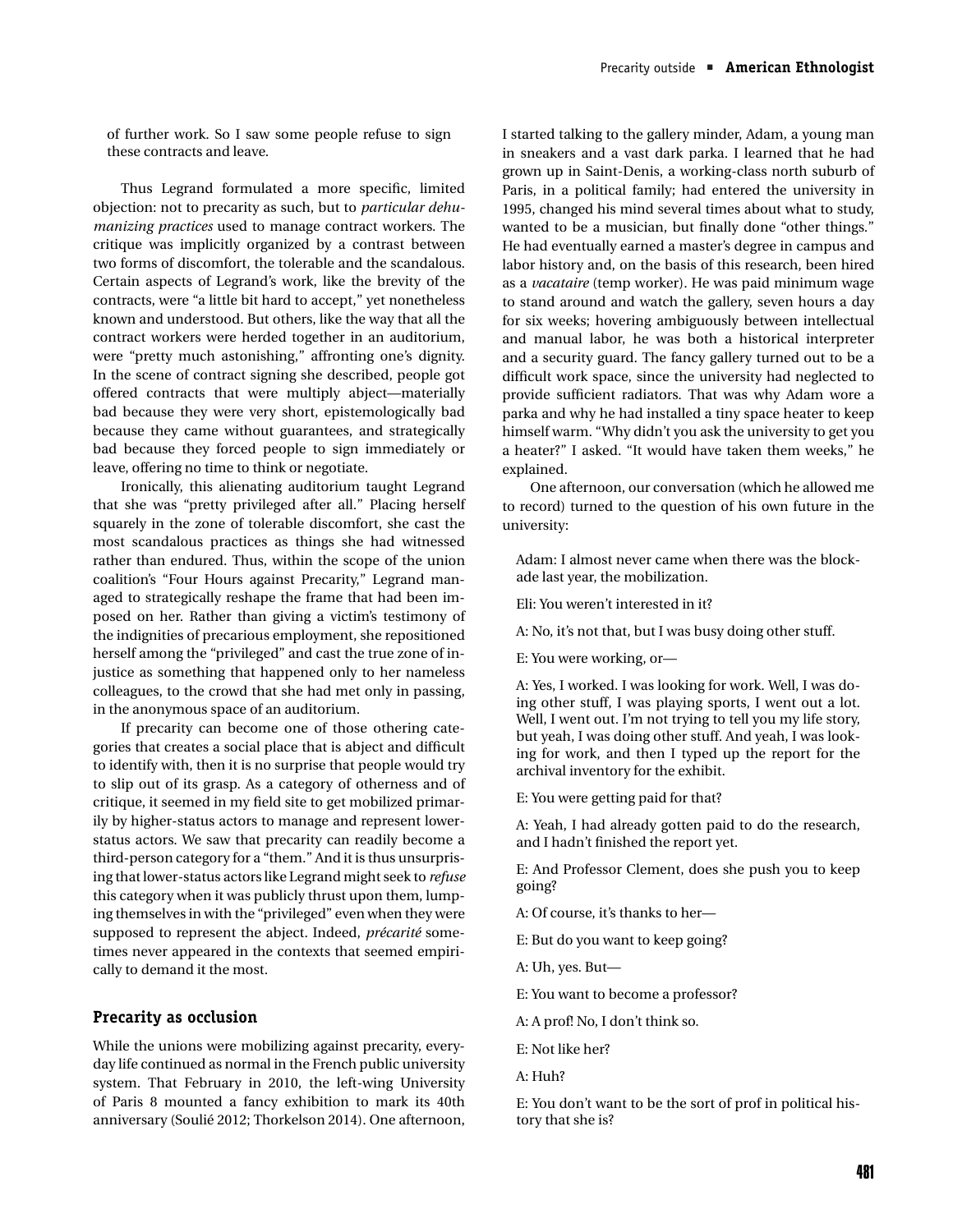A: It's not that I don't want to, but [*laughter*], the question, it's a bit simplistic.

E: Fair enough—listen, you're free to tell me that my questions are dumb! [*Laughter.*] That doesn't bother me.

A: It's not dumb, but, if you like, maybe five years earlier, if I hadn't dragged on so long, I could maybe tell you, yeah, I want to do a dissertation, try to finish fairly quickly, and then dedicate my life to doing that, try to become a prof. Well, maybe first a high school teacher and eventually a prof in the university. There are plenty of possible routes. But that wasn't what I wanted, and, um, pfft, well, finally, now it's not what I want either.

E: Yeah, you don't really give the impression that you're excited to spend five, 10 years on a dissertation.

A: Yes, yes, I think that would wear me out quick, like. Unfortunately. Since I've had a tendency, as I was telling you, to change my path several times.

E: Well, that's not necessarily a bad thing.

A: No, but, well, that, I get it from my dad, who has done every job in existence. [*Laughter.*]

E: Yes.

A: And me, I did the same thing in my studies, and at work too, I've had a lot of different jobs, but like many people today who do odd jobs, but it's true that the fact of not settling on a thing and holding on to it, I get that from my dad, and [*laughs*], and moreover, it's changing. But then it's true that, with Clement, I've done things that came together. It means something when everything all comes together. You say to yourself, the master's thesis, the work that I had done beforehand, the regional archives, the research in the campus archives too, then the exhibit—you see, there's a coherence. And it's true that I'm happy, actually. It turned out to help me a lot, absolutely, to stick with something after all. But am I going to keep working in this domain? I dunno. I was going to ask, I might know someone in the library, about the campus archives.

E: Yes.

A: They have archives there, because, me, I had done research in archives elsewhere, in other sites. I don't know what that came to, whether they need someone or not. Even if they need someone—I'm not sure I'm the one they'd take, and if they'd want to do that. Since they have other worries these days.

E: Yes, like you said.

A: Yes, and it's not going so well.

E: It's getting worse?

A: Yes, somewhat. [*Sighs.*] We'll see how that turns out in a few days.

Adam was caught in a bind on the margins of the academic profession. He was just close enough to have thought about the possibility of writing a doctoral dissertation, to have become ambivalent about it, and to have ruminated on why it would be impossible. A brutal realism surfaced in the face of social forces: when I asked if he *wanted* to be a professor, he could only respond with laughter at the naïveté of my question, which had presupposed that wanting was a sufficient condition for being. It wasn't that he "didn't want to," he emphasized, but he did blame himself, nevertheless, for his tendency to "drag on," to get "worn out quick," to "change paths." And yet the moments when he sensed a momentary coherence in his academic work—the convergence of his master's thesis, his archival research, his work on the exhibit—were moments of minor elation, moments that may not have opened onto a future, but that "meant something," that left him "happy." This subjective ambivalence seemed rooted in his ambiguous social status. Even though Adam had a master's degree, he had remained unemployed or underemployed; in describing his father, he drew a portrait of trying to get by; he came from the working-class north suburbs of Paris, and had an Arabic name.

Adam and I lost touch soon after the exhibit closed. But he embodies an image of precarity that lingers in my imagination. When I met him, Adam was physically cold and often weary. He was badly paid and had a short work contract with no employment security. Hired through personal contact, outside any standardized channels, he was working way below his level of educational qualification. Having done much of the archival research for the exhibit, he had real historical expertise, but his knowledge itself was precarious, being on the margins of the institution with scanty hopes of academic recognition. One could say that Adam was self-exploiting, since his very ambivalence about the university and about his academic future was the condition of possibility for his marginal, temporary university job. And he never did have an academic career: a year or two later, I heard that he had left the university and begun a career as a librarian.

The underheated, underpaid, insecure, marginal space of this gallery was a quintessential space of precarious labor and affect. Yet the concept of *précarité* vanishes under our feet here, for Adam never identified as precarious (at least to me); the word never even escaped his lips. The ongoing debates on precarious labor seemed not to register for Adam, who was understandably focused on getting a job, not on contesting the job system. Like Legrand, he may have viewed his job as a "good opportunity" under the circumstances; he was relatively young, and thus not in the age bracket where precarity was the most nonnormative; most importantly, like many marginal French actors, he was set apart from normative political subjectivity, reporting that he "almost never came" during the 2009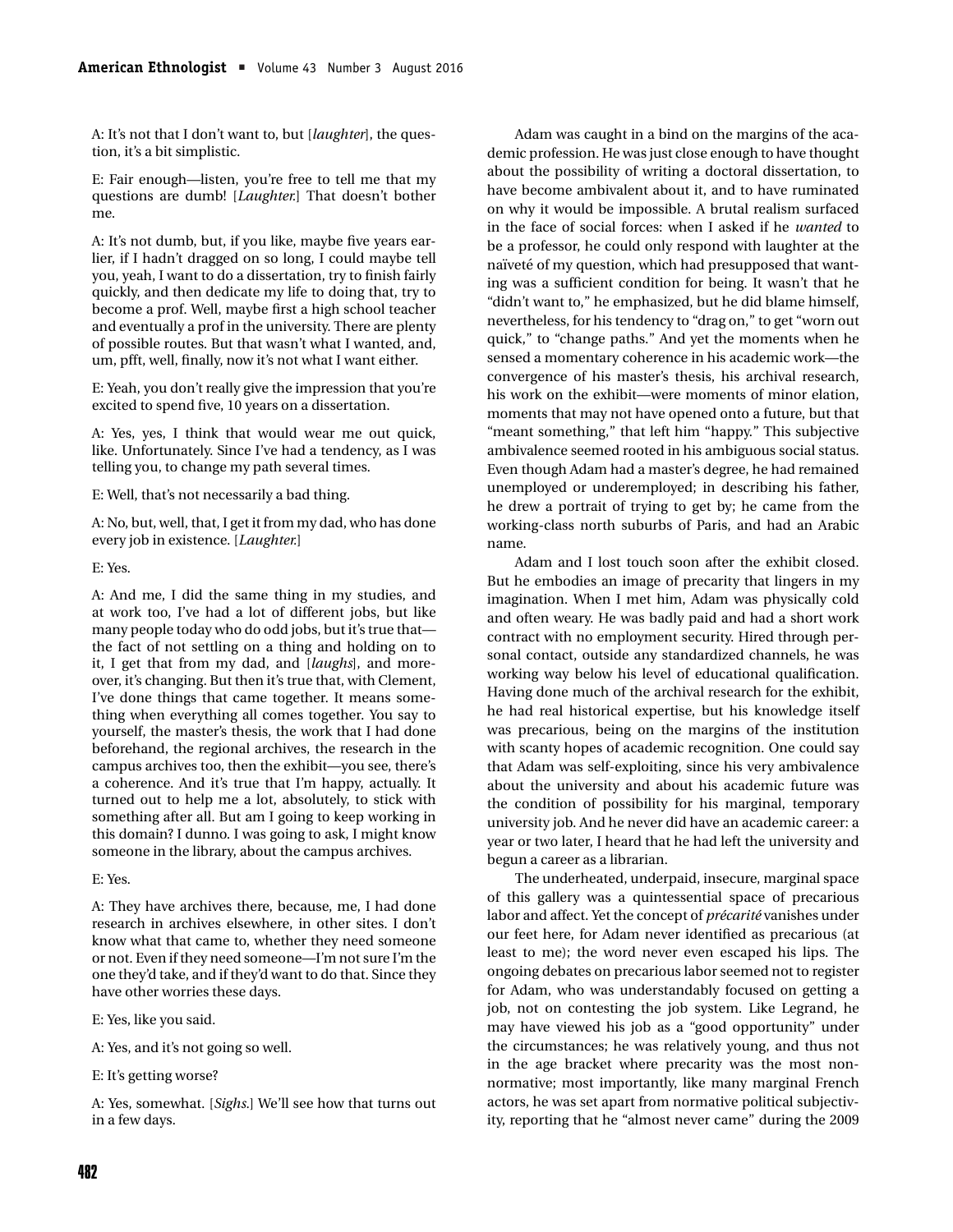campus protest movement—not because he did not "want to," but because he was "busy doing other stuff." Adam's subjective distance from university politics was mirrored by his discursive erasure from those politics. The paradoxical case of an ambivalent, working-class researcher working as a gallery minder fit poorly into the generalizing register of union discourse. The closest thing to Adam, in the unions' precarity study, was a brief section on "precarious receptionists" and "research technicians," characterized as "invisible among the invisibles" (Arnaud et al. 2010, 35).

Note the irony: even in seeking to undo the invisibility of precarity, the very category of precarity became an instrument of occlusion. And Adam's case helps reveal what was getting occluded. Adam's meditations on his career encapsulated a brutally realistic recognition that, in effect, it would be "a bit simplistic" for someone *like him* to want to become a professor. "That wasn't what I wanted," he said, "and, um, pfft, well, finally, now it's not what I want either." His ambivalence became visible in midsentence, in the form of a hesitation that just avoided delving into interiority, a discursive symptom of an "impasse" in subjectivity that may almost have been "a relief from the devastating pain of unfinished class transition" (Berlant 2011, 212). For Adam, precarity was less a horizon to look toward than a bedrock to stand on, less a destiny than an inheritance, less an event than a class location. "I've had a lot of different jobs, but like many people today who do odd jobs. [...] The fact of not settling on a thing and holding on to it, I get that from my dad." I read this moment, in which Adam grouped himself together with "many people today who do odd jobs," as a powerful, subtle moment of working-class identity. This class identity did not seem rooted in his precarious work in the campus gallery. Instead, here class preceded work, producing a class subject for whom it was not normative to aspire to a professorial identity, whose material circumstances were at odds with the normative coherence of an elite academic self.

This raises questions about the relationship between *précarité* and social difference. While French discourses on precarity often and rightly emphasized structural sexism, the rifts of race, nationality, language, and social class remained radically absent from French academic union discourse. In the precarity survey we examined, a section on "identity and degree" was limited to questions about age, sex, and educational level (Arnaud et al. 2010, 79). It is thus unsurprising that matters of class, race, and nationality were absent from the militant politics that followed, given that they were not even indirectly on the survey instrument. Indeed, activists' emphasis on the very diversity of precarious situations, not to mention long-standing French controversies about the statistical analysis of race and immigration (Simon 2008), may have precluded analysis of structural hierarchies other than those of gender.<sup>8</sup> Structurally and ideologically speaking, activist discourse thus

had no place for a figure like Adam, whose marginalization was a matter of class, race, and political geography. And he in turn showed no interest in activist discourse.

Here we perceive *précarité*'s third political function: erasing class and racial hierarchies from the sphere of political mobilization and legitimate discourse.<sup>9</sup> Within the world of French university politics, *précarité* discourse shifted the debate away from uncomfortable questions about structural racism or class stratification toward morecomfortable issues of public administration and statistically observable gender parity (Scott 2005).10 This shift in turn enabled a particular phenomenology of elite disappointment to portray itself as an unmarked, generalized wrong.

#### **Precarity as elite disappointment**

Precarity as a seemingly general political category emerges when academic *elites* were most likely to be declassed; their generalized morality verged on being a class privilege. By "academic elites," I mean what Bourdieu (1988) called *Homo academicus*: those who, through their educational capital, career opportunities, and access to aspirational belonging in a "guild" or profession, are actual or potential university faculty (or tenured researchers). While not all PhD holders are *equal* members of an academic elite, even those from working-class backgrounds are generally socially superior to nonteaching personnel, and particularly to precarious staff like Adam. This commonality of status is undergirded in France by a dominant institutional image of PhDs as a national corps, and a traditional hierarchy that pictured university professors as akin to "the sovereign of a nation" (Descombes 2009, 272). While this hierarchy was threatened as academics got reframed as "human resources," it remained the basis for a whole system of elite aspiration, for which precarity constituted a particular scandal.

While professional aspirations within the academic field obviously vary individually, we get a sense of the structural situation by contrasting Adam or Aurélie Legrand's more ambivalent discourses with those of higher-status "precarious elites," like doctoral students and underemployed PhDs. In 2010, Klara Boyer-Rossol, a doctoral candidate in history, released a public letter to the Minister of Higher Education in which she said it was "hard to see the sense" in her precarious situation:

I'm from the silent majority that doesn't have a research grant, that juggles paid work and self-financed studies. I'm from the silent majority that has no real status: as a student and a worker at once, I get neither the advantages of workers nor the advantages of students (discounts and such ...). I'm from the silent majority whose future opportunities look like a dense fog. [ ...] I'm eight years into university studies and, when I find I can't trade a job as a receptionist for a better job in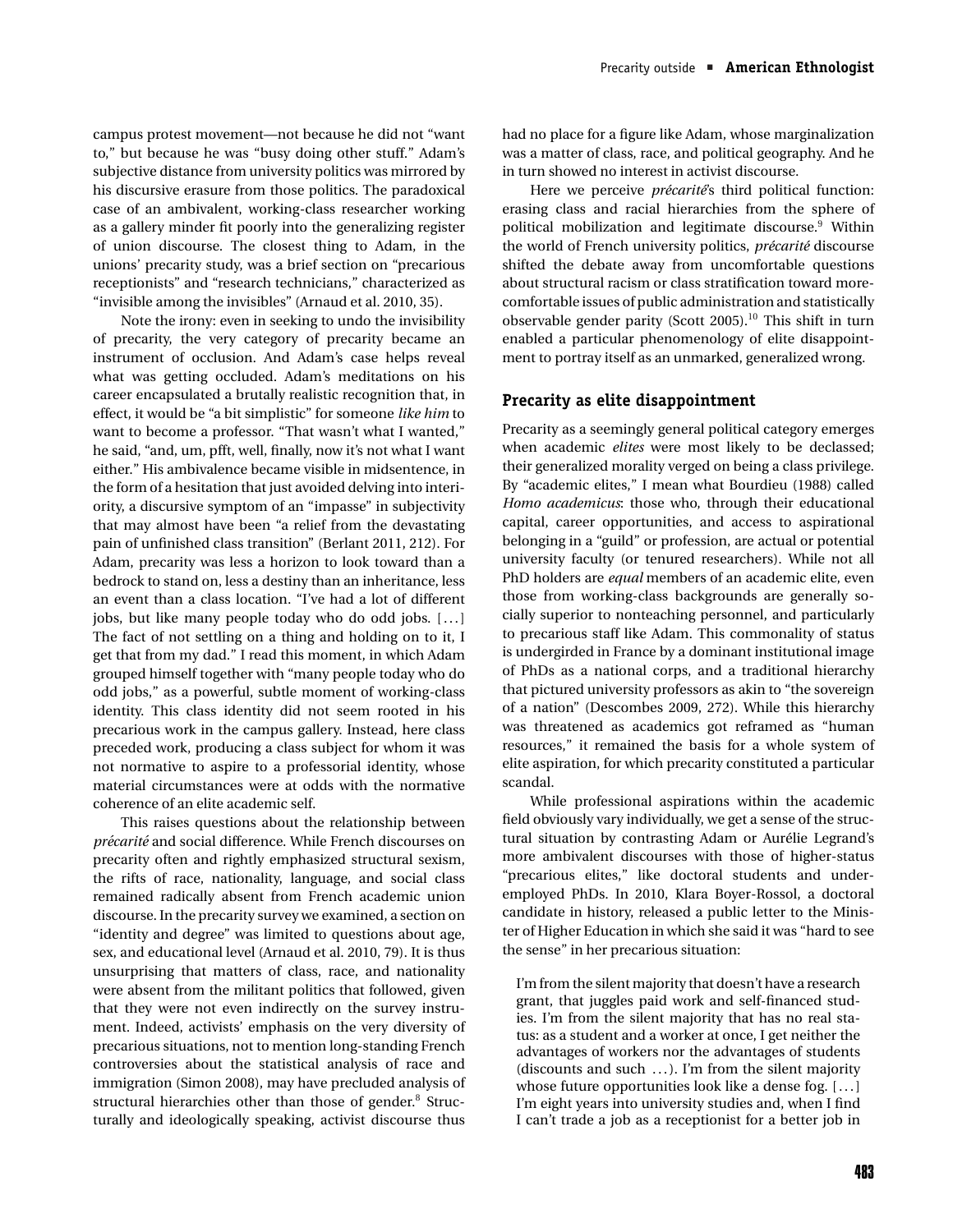administration somewhere, I find myself worrying about finding the nth next short-term contract—the idea of a paid vacation not yet being part of doctoral students' vocabularies. We hear talk about billions of euros that the government is about to release for higher education and research. Me, I'd just like to know how to pay my bills and defend my thesis. (Boyer-Rossol 2010)

Unlike Legrand, Boyer-Rossol did not think things had "worked out" in her precarious state. On the contrary, she lamented the unlivable nature of her precarious state and the incoherent institutional signals she was getting. "I had a good academic record," she remarked at one point, "but in spite of all this work, all this willpower spent, I don't know how, materially speaking, I'm going to be able to finish my thesis." Thus she articulated the characteristic "passions" coupled to "white-collar ambivalence" that scholars see as typical of the professional-managerial class (Newfield 1999). At the same time, she displayed some of the ongoing anxieties about status and "declassing" that pervade the French academy, explaining that she was obliged to work late at night on her dissertation while working days to pay her rent.

More than most low-status campus workers, Boyer-Rossol was ready to mount a moralizing, public critique of her precarious status. Indeed, it was the doctoral students and unemployed doctors who generally displayed the most public anxiety and criticality. Nevertheless, like Legrand, Boyer-Rossol formulated her precarious identity with a certain obliqueness. She concluded, "The one thing I deplore is that in France, the country of Liberty, Equality, and Fraternity, I find myself faced daily with the echo of Precarity." She thus formulated precarity not as a subjective identity but as an impersonal, epochal force. In writing "I find myself faced daily with the echo of Precarity," Boyer-Rossol depicted "Precarity" as an autonomous entity that came from outside. But here, precarity was not a space of opportunity a la Legrand, nor a class constant as for Adam. Instead it ap- ` peared as an isolable, malign, condemnable force of its own.

If we consider one last case, where the term *precarity* again does not appear but where the precarious search for employment is nevertheless central, we begin to understand how general critiques of precarity enter into longerterm social processes in the French academy. Sophie had recently finished her PhD in social science and was looking for a job. For her, the impossibility of finding work would elicit rage, as I observed in an online discussion.

Sophie: Bye-bye, Lyon, social history job.

Michèle: So?

S: So the odds are lower. Since three hours ago.

M: Shit ... do you still have a lot of other interviews to do? Courage, Sophie!

S: It's worse than that; so far I haven't gotten a single interview; there are still two or three jobs left where maybe it could work out, but I have to say I'm pretty demoralized ... we'll soon find out.

M: It's shit, how they treat researchers and academics and profs in this country!! Kisses, hang in there.

S: Sometimes I have the impression it's even worse than that, that the academics who are doing the hiring are this system's watchdogs. They don't want researchers, don't want experimenters, but tutors of the alreadyknown (that is, often, of the false). I'm pretty pissed off.

This was a less guarded dose of the critical anger that precarity and underemployment routinely elicit. Sophie was on the verge of defeat, as her job search had intensified into a tense hour-by-hour waiting game. Within her research specialty, there were only a few permanent jobs available anywhere in the country, so each rejection meant a "lowering" of "the odds," which could be met only with a terse "shit." It is only here, in the private space of a social group *licensed to aspire* to decent working conditions, that we see not simply a critique of precarious work, but a generalized indictment of French academia.

But when I wrote a year later to ask if I could write about the interaction, I found that Sophie's moment of heightened critique and despair had rapidly become history. She explained,

It's a little strange to reread this conversation now, since at present I've made it to the other side of the fence, having gotten a nonprecarious job and so, a priori, I no longer have to worry about this problem for myself (I got hired by the CNRS as a researcher, which gives me civil servant status). But in rereading myself I clearly remember (I believe we have a great capacity for forgetting) the feeling of revolt induced by three straight years of failure (which isn't even that long). I couldn't understand why I wasn't even getting interviews, since people had always told me my work was very good. I had decided that year to completely give up scientific research to do something entirely different (to feed my family as well) if I didn't succeed in the CNRS competition.

The feeling of revolt induced by precarity was *determined*, Sophie concluded in hindsight, by the conjunction of positive and negative signals, by hearing that her work was good while not getting any corresponding professional success. But this feeling of revolt was also evanescent, rapidly effaced by our "great capacity for forgetting" and by changing roles. Sophie turned out to be a success story of this system, someone whose work—it appeared in hindsight—was "worth" a coveted permanent job. If precarity can denaturalize and destabilize the system of academic values, making their operation appear arbitrary if not corrupt, then getting a tenured job may have the opposite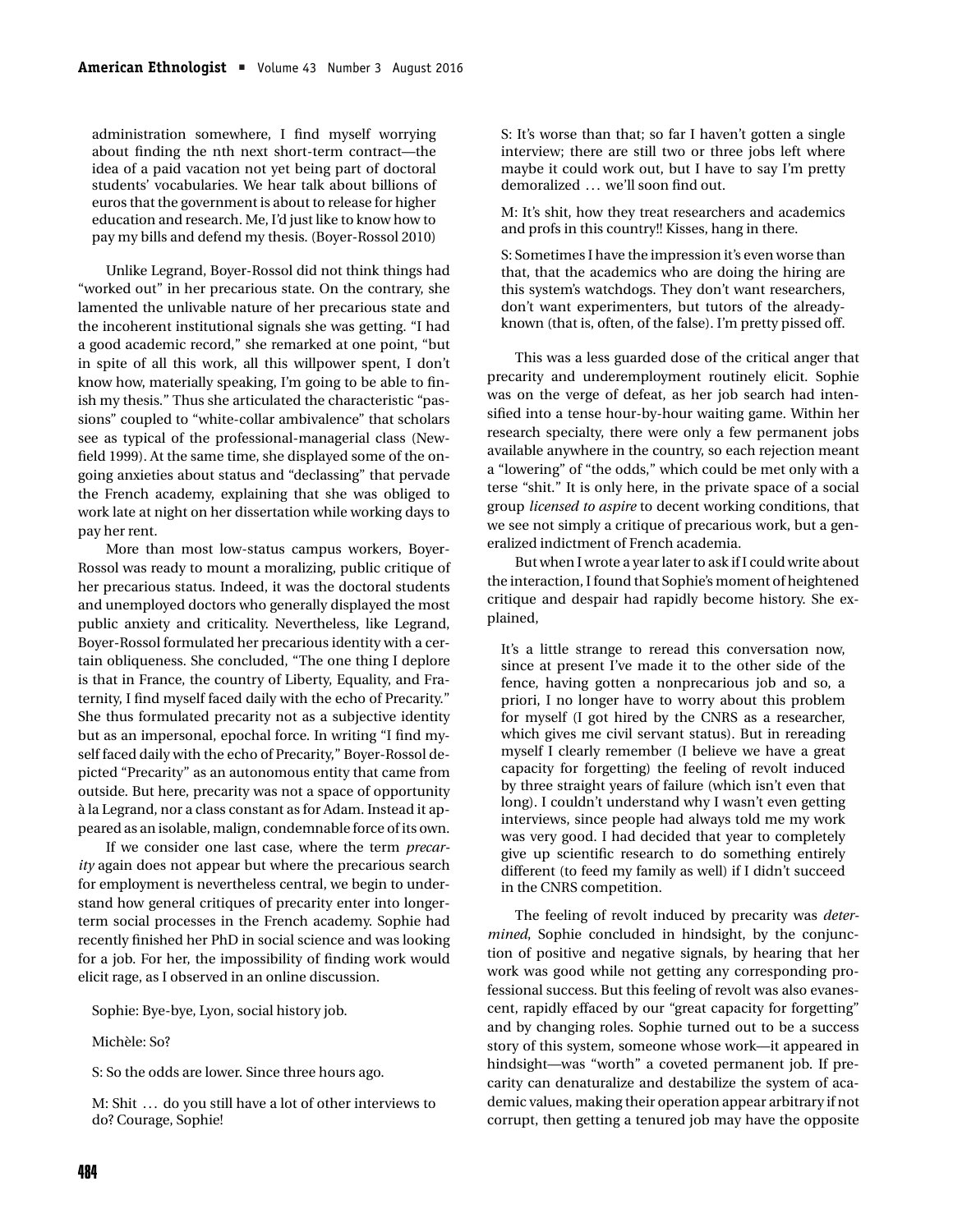

Figure 1. "Precarious inside," a parody of the Intel Inside logo. (French university activist art, source unknown, spring 2009)

effect: renaturalizing the academic system and making it easy to forget what lies on "the other side of the fence."

We learn from Sophie not only how precarity is experienced by some, but also how it is structurally not reexperienced by others. Precarity entails a system of recognition and misrecognition that allows subjective degradations to recur structurally, even as individuals themselves move through or out of it (Bousquet 2002). The cases presented here do suggest that workers—across the ranks—are apt to hesitate about identifying directly as precarious. But their critical stances toward precarity vary with their place in the institutional hierarchy, and even, as Sophie's case shows, vary over time as institutional positions change. It is as if the higher one's status aspirations, the more precarity provokes anger, disappointment, and condemnation. Aspiring members of the academic guild are more inclined to critique precarity in general terms, while lower-status university personnel may be more ambivalent about their precarious work experience, or may not even be licensed to identify with the aspiration to tenured work.

#### **Categories of distance, practices of proximity**

"Precarious inside" became a political slogan at French academic protest marches in spring 2009 (see Figure 1; see also *Libération*, March 11, 2009). Yet the irony was that French *précarité* seldom managed to *be* entirely inside, in subjective terms. On the contrary, precarity in this world was often intimately outside, often strategically held at a distance. For lower-status workers who stood to benefit from contingent working arrangements, it was a category that was decoupled from their own identities and professional trajectories. For aspiring elites, like the precarious doctors, it resembled what psychoanalysts have called the "extimate" or uncanny (Dolar 1991): a foreign body inside the self, a threatening incursion of the Other within. *Precarity outside* would be a more apt slogan for this precarious world, for the very category that was meant to diagnose and oppose the exploitation of French academic labor turned out to foster alienation.

In other words, it would be a mistake to interpret French academic *précarité* as an unproblematic designator for labor relations, subjective identities, or affects. That interpretation too readily leads us to overlook *précarité*'s performative functions as a political category, functions that are distinct from the social and affective realities it designates. It is not affect alone that enables *précarité* to mobilize academic unions, make claims on the French state, and facilitate political delegation, othering, sociological occlusion, and the universalization of elite disappointment. Indeed, the concept's covert ideological functions are incompatible with its ostensible political aims. This poses questions for Anglophone anthropologists too, since precarity is a folk concept that we have recently extracted for our own use—perhaps bringing a certain political unconscious along with it.

In North America, for example, the American Anthropological Association's 2014 Resolution on Contingent and Part-Time Academic Labor is surprisingly similar to the French declaration we analyzed. While it speaks of "contingency" rather than "precarity," it echoes its French counterparts by framing contingent jobs as a marked, scandalous category against an unmarked background of tenured work. Contingent workers always appear as "they," never "we": "they are paid shamefully little," "they have little opportunity for advancement," "their workloads [are] extremely difficult."<sup>11</sup> To be clear, I advocated for this resolution, and endorse its substance and spirit. But I worry that categories like precarity and contingency can lead into a split discourse, in which a liberal subject gets to take pity on the abject, precarious, or unemployed Other within its ranks.

Such a split discourse is less a failure than a symptom. It is decidedly not a product of botched translations or theoretical errors. Rather, it emerges because our concepts are themselves social products with a political unconscious that we may not be aware of. I do not denounce precarity as a category. Rather, I suggest that we move beyond symbolic denunciations of precarity, like the AAA's, to improve our practices of professional solidarity and our choices of spokespeople. As Danilyn Rutherford remarks, citing David Hume, it is "not empathy" but "the embodied outcome of proximity . . . that leads people to share perspectives and passions" (2012, 472). If precarity can become a category that too often keeps bad institutional realities "outside," we are not obliged to redeem it. Can we not invent new strategies and languages for approaching that which precarity sought to name? And in the meantime, we might well insist that, before making "stranger-concepts" like precarity into "honored guests" (da Col and Graeber 2011, vii), we look beyond their activist advocates to weigh the political unconscious at work in their emergence.

#### **Notes**

*Acknowledgments.* I am grateful to Peter Fugiel, Lauren Berlant, Charles Soulié, Nguyen Vu Thuc Linh, Anne-Christine Trémon, the *AE* reviewers, and above all to my French interlocutors for their collaboration.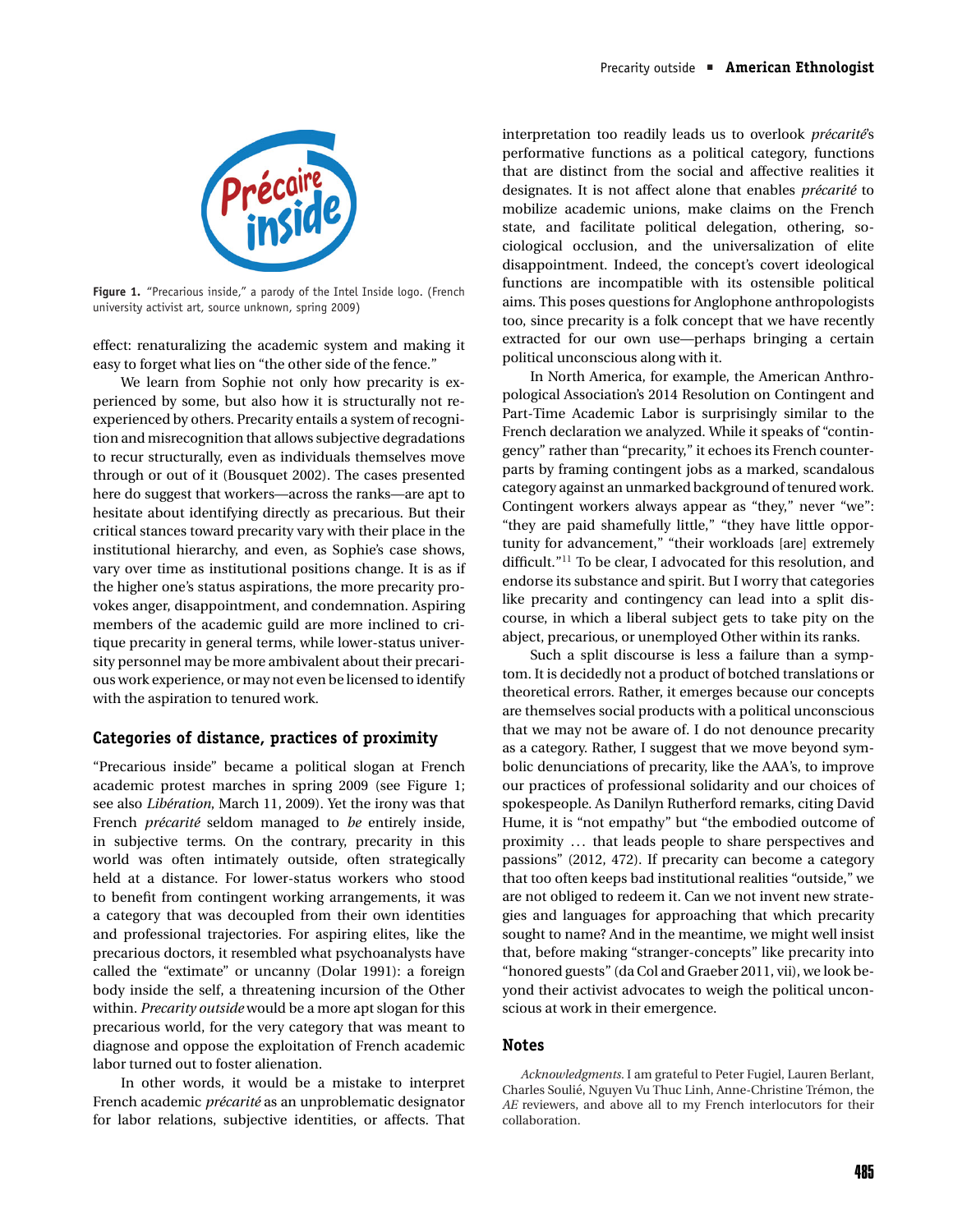1. For instance, precarity looks different in the post-Fordist Global North than in the Global South (Cross 2010); precarious conditions vary according to gender, race, class, national location, and other social circumstances (Mole 2010; Ross 2008); and ´ precarity becomes visible by comparison with an idealized Fordist past (Neilson and Rossiter 2008).

2. See also Guy Standing, who calls the precariat "floating, rudderless and potentially angry" even while promising a reparative politics of the precariat, where "progressives" might overcome "the sirens luring society onto the rocks" (2011, 4, 183). Meanwhile, Maribel Casa-Cortés, while acknowledging that precarity can become a "striated terrain of struggle based on coded identities," nevertheless affirms "its potential for multiple and unexpected alliances" (2014, 223).

3. Catherine Tasca, French Senate report no. 260 (2012), accessed July 28, 2014, http://www.senat.fr/rap/l11-260/l11- 260.html.

4. Bourdieuian researchers have demonstrated that social groups are always constructed through a labor of delegation (Boltanski 1987).

5. Indeed, precarity is valorized among certain social groups, like North American bohemians or day laborers (Chauvin 2010; Lloyd 2006).

6. Even in Italy, Annalisa Murgia finds, "it is extremely difficult for workers with short-term contracts to identify with a collective imagery, regardless of the contract type and the type of work they do" (2014, 55).

7. Because this testimonial was public, I have not changed Legrand's name. For the rest of my interlocutors, I use pseudonyms.

8. French social research frequently examines class inequality, nationality, and migration. And while the elision of race in precarity discourse was representative of Republican doctrines of color blindness, discussion of racism was common in French universities, and French researchers concerned with racial discrimination have found numerous proxies for racial identity (Simon 2008). Race was thus an actively contested category in this milieu.

9. "In general, erasures are forms of forgetting, denying, ignoring, or forcibly eliminating those distinctions or social facts that fail to fit the picture of the world presented by an ideology" (Gal 2005, 27).

10. This is not a critique of French feminist struggles but an observation about the limits of political legitimacy in this context.

11. See the resolution at http://blog.aaanet.org/resolutionreview/, accessed September 9, 2015.

## **References**

- AC! (Agir ensemble contre le chomage). 2002. "Charte AC! 2002." AC! website, May 26. Accessed September 30, 2015. http://www.ac-chomage.org/IMG/html/charte 2002.html.
- Allison, Anne. 2012. "Ordinary Refugees: Social Precarity and Soul in 21st Century Japan." *Anthropological Quarterly* 85 (2): 345–70.
- Armano, Emiliana, and Annalisa Murgia. 2013. "The Precariousnesses of Young Knowledge Workers: A Subject-Oriented Approach." *Global Discourse* 3 (3–4): 486–501.
- Arnaud, Charles-Antoine, Florence Audier, Isabelle Clair, Matthieu Hély, Annick Kieffer, Christine Roland-Lévy, and Wilfried Rault. 2010. "Rapport final: Questionnaire sur la précarité dans l'enseignement supérieur et la recherche publique." Intersyndicale enseignement supérieur recherche website, February 9. Accessed May 5, 2016. http://www.precarite-esr .org/IMG/pdf/Rapportfinal-LaprecaritedanslESRP 9fevrier.pdf.
- Barbier, Jean-Claude. 2005. "La précarité, une catégorie française à l'épreuve de la comparaison internationale." Revue française de *sociologie* 46 (2): 351–71.
- Berardi, Franco Bifo. 2009. *Precarious Rhapsody: Semiocapitalism and the Pathologies of the Post-alpha Generation*. London: Minor Compositions.
- Berlant, Lauren. 2011. "After the Good Life, an Impasse: Time Out, Human Resources, and the Precarious Present." In *Cruel Optimism*, 191–222. Durham, NC: Duke University Press.
- Boltanski, Luc. 1987. *The Making of a Class: Cadres in French Society*. Cambridge: Cambridge University Press.
- Bourdieu, Pierre. 1988. *Homo Academicus*. Translated by Peter Collier. Stanford, CA: Stanford University Press. First published 1984.
- ———. 1996. *The State Nobility: Elite Schools in the Field of Power*. Translated by Lauretta C. Clough. Stanford, CA: Stanford University Press. First published 1989.
- Bousquet, Marc. 2002. "The Waste Product of Graduate Education: Toward a Dictatorship of the Flexible." *Social Text* 20 (1): 81– 104.
- Bowen, John. 2007. *Why the French Don't Like Headscarves: Islam, the State, and Public Space*. Princeton, NJ: Princeton University Press.
- Boyer-Rossol, Klara. 2010. "Lettre ouverte a la ministre de ` l'enseignement supérieur et la recherche." Sauvons la recherche, March 2. Accessed March 10, 2010. http://sauvonslarecherche .fr/spip.php?article3103.
- Bresson, Maryse. 2007. *Sociologie de la précarité*. Paris: Armand Colin.
- Brisset, Claire-Akiko. 2009. *L'université et la recherche en colère: Un mouvement social inedit ´* . Paris: Editions Croquant.
- Butler, Judith. 2004. *Precarious Life: The Powers of Mourning and Violence*. London: Verso.
- Casa-Cortés, Maribel. 2014. "A Genealogy of Precarity." Rethinking *Marxism* 26 (2): 206–26.
- Chauvin, Sébastien. 2010. Les agences de la précarité. Paris: Seuil.
- Collectif PAPERA. 2008. "Précaires et statutaires unis contre la précarité dans l'enseignement supérieur et la recherche." Collectif PAPERA website, October 7. Accessed September 15, 2015. http://www.collectif-papera.org/spip.php?article3.
- Cross, Jamie. 2010. "Neoliberalism as Unexceptional: Economic Zones and the Everyday Precariousness of Working Life in South India." *Critique of Anthropology* 30 (4): 355–73.
- da Col, Giovanni, and David Graeber. 2011. "The Return of Ethnographic Theory." *Hau: Journal of Ethnographic Theory* 1 (1): vi– xxxv.
- De Peretti, Gaël. 2005. "Précaire: Une catégorie instable et fragile." *Empan*, no. 60, 14–23.
- Descombes, Vincent. 2009. "L'identité collective d'un corps enseignant." *Revue du MAUSS*, no. 33 (1st sem.): 265–84.
- Dolar, Mladen. 1991. "'I Shall Be with You on Your Wedding-Night': Lacan and the Uncanny." *October*, no. 58 (Autumn): 5–23.
- Duru-Bellat, Marie, and Annick Kieffer. 2001. "The Democratization of Education in France: Controversy over a Topical Issue." *Population: An English Selection* 13 (2): 189–218.
- Ettlinger, Nancy. 2007. "Precarity Unbound." *Alternatives* 32 (3): 319–40.
- Gal, Susan. 2005. "Language Ideologies Compared: Metaphors of Public/Private." *Journal of Linguistic Anthropology* 15 (1): 23–37.
- Geay, Bertrand. 2009. *La protestation etudiante: Le mouvement du ´ printemps 2006*. Paris: Raisons d'agir.
- Groupe Ursule. 2014. "Pour répondre à l'urgence du moment, prenons le temps, risquons nous à penser!" CIP-IDF website, August 26. Accessed July 5, 2015. http://www .cip-idf.org/article.php3?id article=7136. First published 2002.